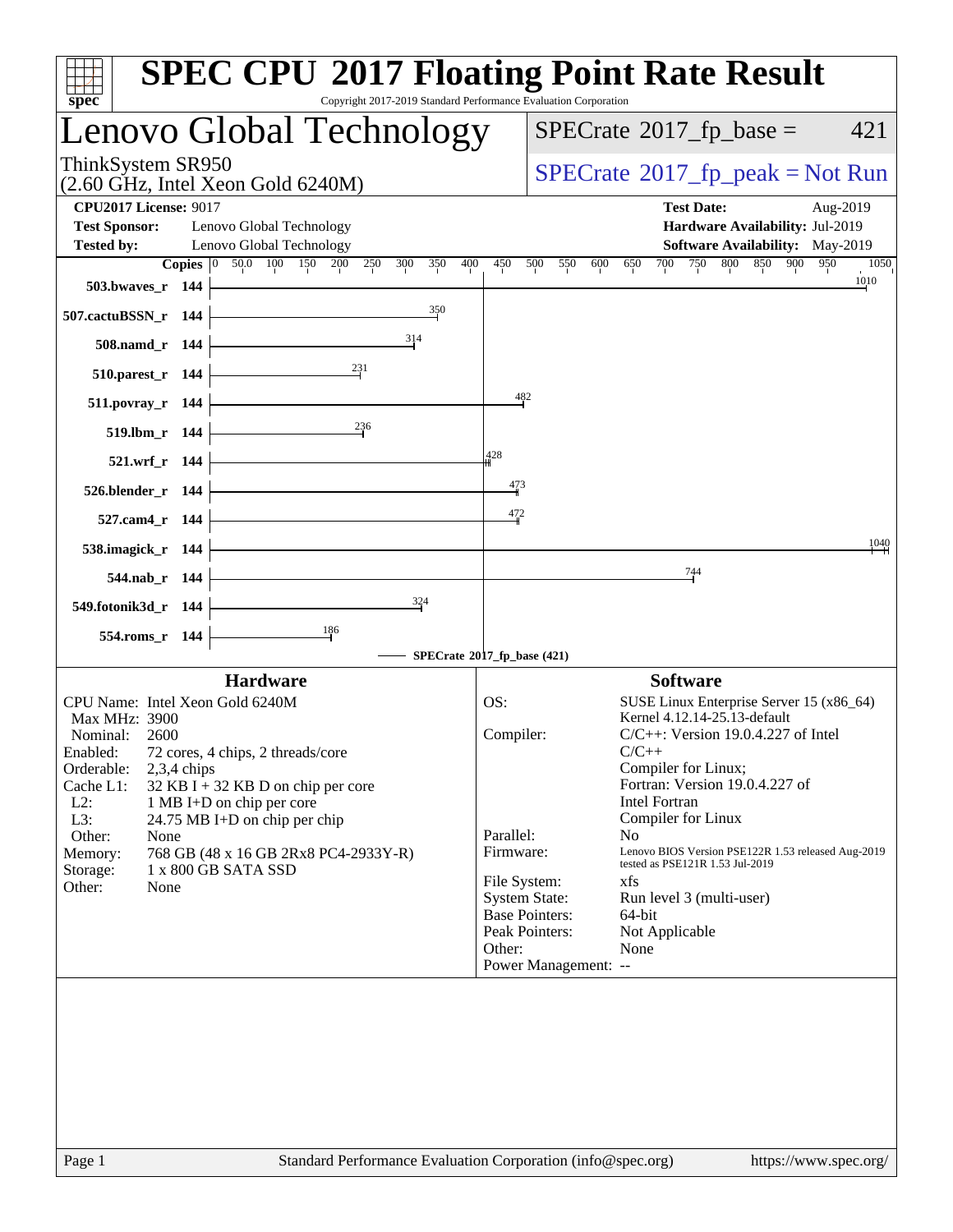

# Lenovo Global Technology

# $SPECTate$ <sup>®</sup>[2017\\_fp\\_base =](http://www.spec.org/auto/cpu2017/Docs/result-fields.html#SPECrate2017fpbase) 421

(2.60 GHz, Intel Xeon Gold 6240M)

 $SPECTate@2017_fp\_peak = Not Run$ 

**[Test Sponsor:](http://www.spec.org/auto/cpu2017/Docs/result-fields.html#TestSponsor)** Lenovo Global Technology **[Hardware Availability:](http://www.spec.org/auto/cpu2017/Docs/result-fields.html#HardwareAvailability)** Jul-2019 **[Tested by:](http://www.spec.org/auto/cpu2017/Docs/result-fields.html#Testedby)** Lenovo Global Technology **[Software Availability:](http://www.spec.org/auto/cpu2017/Docs/result-fields.html#SoftwareAvailability)** May-2019

**[CPU2017 License:](http://www.spec.org/auto/cpu2017/Docs/result-fields.html#CPU2017License)** 9017 **[Test Date:](http://www.spec.org/auto/cpu2017/Docs/result-fields.html#TestDate)** Aug-2019

### **[Results Table](http://www.spec.org/auto/cpu2017/Docs/result-fields.html#ResultsTable)**

|                                  | <b>Base</b>   |                |                |                |             |                |       |               | <b>Peak</b>    |              |                |              |                |              |  |  |
|----------------------------------|---------------|----------------|----------------|----------------|-------------|----------------|-------|---------------|----------------|--------------|----------------|--------------|----------------|--------------|--|--|
| <b>Benchmark</b>                 | <b>Copies</b> | <b>Seconds</b> | Ratio          | <b>Seconds</b> | Ratio       | <b>Seconds</b> | Ratio | <b>Copies</b> | <b>Seconds</b> | <b>Ratio</b> | <b>Seconds</b> | <b>Ratio</b> | <b>Seconds</b> | <b>Ratio</b> |  |  |
| 503.bwaves_r                     | 144           | 1432           | 1010           | 1431           | <b>1010</b> | 1431           | 1010  |               |                |              |                |              |                |              |  |  |
| 507.cactuBSSN r                  | 144           | 521            | 350            | 521            | 350         | 520            | 350   |               |                |              |                |              |                |              |  |  |
| $508$ .namd $r$                  | 144           | 436            | 314            | 435            | 314         | 437            | 313   |               |                |              |                |              |                |              |  |  |
| 510.parest_r                     | 144           | 1627           | 231            | 1630           | 231         | 1632           | 231   |               |                |              |                |              |                |              |  |  |
| 511.povray_r                     | 144           | 697            | 482            | 700            | 481         | 698            | 482   |               |                |              |                |              |                |              |  |  |
| 519.lbm r                        | 144           | 644            | 236            | 644            | 236         | 645            | 235   |               |                |              |                |              |                |              |  |  |
| $521$ .wrf r                     | 144           | 760            | 424            | 753            | 428         | 750            | 430   |               |                |              |                |              |                |              |  |  |
| 526.blender r                    | 144           | 464            | 473            | 463            | 473         | 466            | 471   |               |                |              |                |              |                |              |  |  |
| $527.cam4_r$                     | 144           | 534            | 472            | 530            | 475         | 534            | 472   |               |                |              |                |              |                |              |  |  |
| 538.imagick_r                    | 144           | 345            | 1040           | 343            | 1040        | 352            | 1020  |               |                |              |                |              |                |              |  |  |
| 544.nab_r                        | 144           | 326            | 743            | 326            | 744         | 326            | 744   |               |                |              |                |              |                |              |  |  |
| 549.fotonik3d r                  | 144           | 1725           | 325            | 1731           | 324         | 1732           | 324   |               |                |              |                |              |                |              |  |  |
| $554$ .roms_r                    | 144           | 1228           | 186            | 1228           | 186         | 1226           | 187   |               |                |              |                |              |                |              |  |  |
| $SPECrate^{\circ}2017$ fp base = | 421           |                |                |                |             |                |       |               |                |              |                |              |                |              |  |  |
| $SPECrate^{\circ}2017$ fp peak = |               |                | <b>Not Run</b> |                |             |                |       |               |                |              |                |              |                |              |  |  |

Results appear in the [order in which they were run](http://www.spec.org/auto/cpu2017/Docs/result-fields.html#RunOrder). Bold underlined text [indicates a median measurement.](http://www.spec.org/auto/cpu2017/Docs/result-fields.html#Median)

#### **[Submit Notes](http://www.spec.org/auto/cpu2017/Docs/result-fields.html#SubmitNotes)**

 The numactl mechanism was used to bind copies to processors. The config file option 'submit' was used to generate numactl commands to bind each copy to a specific processor. For details, please see the config file.

### **[Operating System Notes](http://www.spec.org/auto/cpu2017/Docs/result-fields.html#OperatingSystemNotes)**

Stack size set to unlimited using "ulimit -s unlimited"

#### **[General Notes](http://www.spec.org/auto/cpu2017/Docs/result-fields.html#GeneralNotes)**

Environment variables set by runcpu before the start of the run: LD\_LIBRARY\_PATH = "/home/cpu2017-1.0.5-ic19.0u4/lib/intel64"

 Binaries compiled on a system with 1x Intel Core i9-799X CPU + 32GB RAM memory using Redhat Enterprise Linux 7.5 Transparent Huge Pages enabled by default Prior to runcpu invocation Filesystem page cache synced and cleared with: sync; echo 3> /proc/sys/vm/drop\_caches runcpu command invoked through numactl i.e.: numactl --interleave=all runcpu <etc> NA: The test sponsor attests, as of date of publication, that CVE-2017-5754 (Meltdown) is mitigated in the system as tested and documented.

**(Continued on next page)**

| Page 2<br>Standard Performance Evaluation Corporation (info@spec.org) | https://www.spec.org/ |
|-----------------------------------------------------------------------|-----------------------|
|-----------------------------------------------------------------------|-----------------------|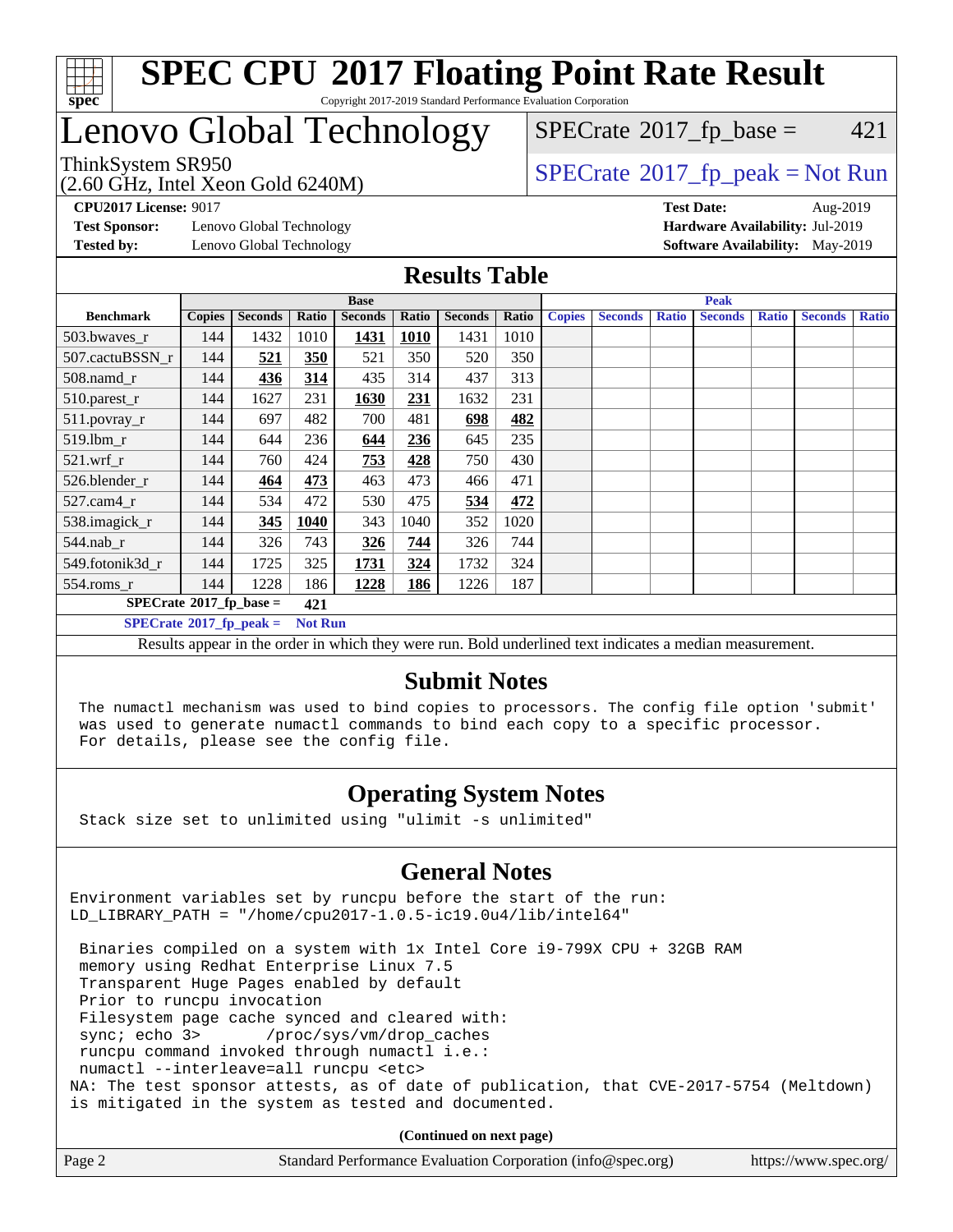

# **[SPEC CPU](http://www.spec.org/auto/cpu2017/Docs/result-fields.html#SPECCPU2017FloatingPointRateResult)[2017 Floating Point Rate Result](http://www.spec.org/auto/cpu2017/Docs/result-fields.html#SPECCPU2017FloatingPointRateResult)**

Copyright 2017-2019 Standard Performance Evaluation Corporation

## Lenovo Global Technology

 $SPECTate$ <sup>®</sup>[2017\\_fp\\_base =](http://www.spec.org/auto/cpu2017/Docs/result-fields.html#SPECrate2017fpbase) 421

(2.60 GHz, Intel Xeon Gold 6240M)

ThinkSystem SR950<br>  $SPECTI<sub>2</sub>$  [SPECrate](http://www.spec.org/auto/cpu2017/Docs/result-fields.html#SPECrate2017fppeak)®[2017\\_fp\\_peak = N](http://www.spec.org/auto/cpu2017/Docs/result-fields.html#SPECrate2017fppeak)ot Run

**[Test Sponsor:](http://www.spec.org/auto/cpu2017/Docs/result-fields.html#TestSponsor)** Lenovo Global Technology **[Hardware Availability:](http://www.spec.org/auto/cpu2017/Docs/result-fields.html#HardwareAvailability)** Jul-2019 **[Tested by:](http://www.spec.org/auto/cpu2017/Docs/result-fields.html#Testedby)** Lenovo Global Technology **[Software Availability:](http://www.spec.org/auto/cpu2017/Docs/result-fields.html#SoftwareAvailability)** May-2019

**[CPU2017 License:](http://www.spec.org/auto/cpu2017/Docs/result-fields.html#CPU2017License)** 9017 **[Test Date:](http://www.spec.org/auto/cpu2017/Docs/result-fields.html#TestDate)** Aug-2019

### **[General Notes \(Continued\)](http://www.spec.org/auto/cpu2017/Docs/result-fields.html#GeneralNotes)**

Yes: The test sponsor attests, as of date of publication, that CVE-2017-5753 (Spectre variant 1) is mitigated in the system as tested and documented. Yes: The test sponsor attests, as of date of publication, that CVE-2017-5715 (Spectre variant 2) is mitigated in the system as tested and documented. Yes: The test sponsor attests, as of date of publication, that CVE-2018-3640 (Spectre variant 3a) is mitigated in the system as tested and documented. Yes: The test sponsor attests, as of date of publication, that CVE-2018-3639 (Spectre variant 4) is mitigated in the system as tested and documented.

### **[Platform Notes](http://www.spec.org/auto/cpu2017/Docs/result-fields.html#PlatformNotes)**

Page 3 Standard Performance Evaluation Corporation [\(info@spec.org\)](mailto:info@spec.org) <https://www.spec.org/> BIOS configuration: Choose Operating Mode set to Maximum Performance Choose Operating Mode set to Custom Mode Intel Virtualization Technology set to Disable MONITOR/MWAIT set to Enable SNC set to Enable Sysinfo program /home/cpu2017-1.0.5-ic19.0u4/bin/sysinfo Rev: r5974 of 2018-05-19 9bcde8f2999c33d61f64985e45859ea9 running on linux-u1b8 Fri Aug 23 15:47:58 2019 SUT (System Under Test) info as seen by some common utilities. For more information on this section, see <https://www.spec.org/cpu2017/Docs/config.html#sysinfo> From /proc/cpuinfo model name : Intel(R) Xeon(R) Gold 6240M CPU @ 2.60GHz 4 "physical id"s (chips) 144 "processors" cores, siblings (Caution: counting these is hw and system dependent. The following excerpts from /proc/cpuinfo might not be reliable. Use with caution.) cpu cores : 18 siblings : 36 physical 0: cores 0 1 2 3 4 8 9 10 11 16 17 18 19 20 24 25 26 27 physical 1: cores 0 1 2 3 4 8 9 10 11 16 17 18 19 20 24 25 26 27 physical 2: cores 0 1 2 3 4 8 9 10 11 16 17 18 19 20 24 25 26 27 physical 3: cores 0 1 2 3 4 8 9 10 11 16 17 18 19 20 24 25 26 27 From lscpu: Architecture: x86\_64 CPU op-mode(s): 32-bit, 64-bit Byte Order: Little Endian  $CPU(s):$  144 On-line CPU(s) list: 0-143 Thread(s) per core: 2 Core(s) per socket: 18 **(Continued on next page)**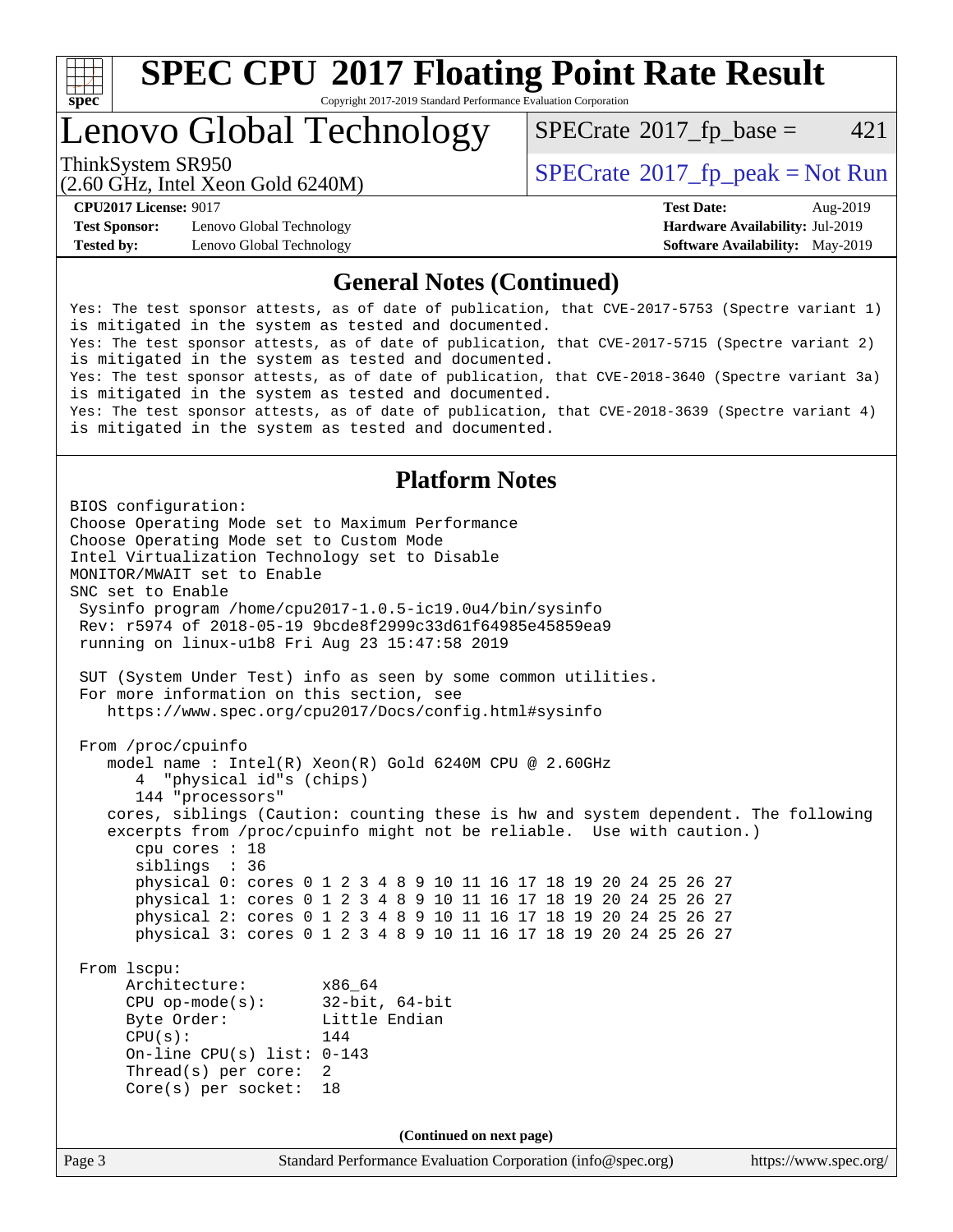

# **[SPEC CPU](http://www.spec.org/auto/cpu2017/Docs/result-fields.html#SPECCPU2017FloatingPointRateResult)[2017 Floating Point Rate Result](http://www.spec.org/auto/cpu2017/Docs/result-fields.html#SPECCPU2017FloatingPointRateResult)**

Copyright 2017-2019 Standard Performance Evaluation Corporation

### Lenovo Global Technology

 $SPECTate@2017_fp\_base = 421$ 

(2.60 GHz, Intel Xeon Gold 6240M)

ThinkSystem SR950<br>  $(2.60 \text{ GHz})$  Intel Xeon Gold 6240M)

**[CPU2017 License:](http://www.spec.org/auto/cpu2017/Docs/result-fields.html#CPU2017License)** 9017 **[Test Date:](http://www.spec.org/auto/cpu2017/Docs/result-fields.html#TestDate)** Aug-2019

**[Test Sponsor:](http://www.spec.org/auto/cpu2017/Docs/result-fields.html#TestSponsor)** Lenovo Global Technology **[Hardware Availability:](http://www.spec.org/auto/cpu2017/Docs/result-fields.html#HardwareAvailability)** Jul-2019 **[Tested by:](http://www.spec.org/auto/cpu2017/Docs/result-fields.html#Testedby)** Lenovo Global Technology **[Software Availability:](http://www.spec.org/auto/cpu2017/Docs/result-fields.html#SoftwareAvailability)** May-2019

#### **[Platform Notes \(Continued\)](http://www.spec.org/auto/cpu2017/Docs/result-fields.html#PlatformNotes)**

| Socket(s):                   | 4                                                                                   |  |  |  |  |  |  |  |  |
|------------------------------|-------------------------------------------------------------------------------------|--|--|--|--|--|--|--|--|
| NUMA node(s):                | 8                                                                                   |  |  |  |  |  |  |  |  |
| Vendor ID:                   | GenuineIntel                                                                        |  |  |  |  |  |  |  |  |
| CPU family:                  | 6                                                                                   |  |  |  |  |  |  |  |  |
| Model:                       | 85                                                                                  |  |  |  |  |  |  |  |  |
| Model name:                  | $Intel(R) Xeon(R) Gold 6240M CPU @ 2.60GHz$                                         |  |  |  |  |  |  |  |  |
| Stepping:                    | 7                                                                                   |  |  |  |  |  |  |  |  |
| CPU MHz:                     | 2600.000                                                                            |  |  |  |  |  |  |  |  |
| CPU max MHz:                 | 3900.0000                                                                           |  |  |  |  |  |  |  |  |
| CPU min MHz:                 | 1000.0000                                                                           |  |  |  |  |  |  |  |  |
| BogoMIPS:<br>Virtualization: | 5200.00<br>$VT - x$                                                                 |  |  |  |  |  |  |  |  |
| L1d cache:                   | 32K                                                                                 |  |  |  |  |  |  |  |  |
| Lli cache:                   | 32K                                                                                 |  |  |  |  |  |  |  |  |
| L2 cache:                    | 1024K                                                                               |  |  |  |  |  |  |  |  |
| L3 cache:                    | 25344K                                                                              |  |  |  |  |  |  |  |  |
| NUMA node0 CPU(s):           | $0-2, 5, 6, 9, 10, 14, 15, 72-74, 77, 78, 81, 82, 86, 87$                           |  |  |  |  |  |  |  |  |
| NUMA nodel CPU(s):           | 3, 4, 7, 8, 11-13, 16, 17, 75, 76, 79, 80, 83-85, 88, 89                            |  |  |  |  |  |  |  |  |
| NUMA $node2$ $CPU(s)$ :      | 18-20, 23, 24, 27, 28, 32, 33, 90-92, 95, 96, 99, 100, 104, 105                     |  |  |  |  |  |  |  |  |
| NUMA node3 CPU(s):           | 21, 22, 25, 26, 29-31, 34, 35, 93, 94, 97, 98, 101-103, 106, 107                    |  |  |  |  |  |  |  |  |
| NUMA node4 CPU(s):           | 36-38, 41, 42, 45, 46, 50, 51, 108-110, 113, 114, 117, 118, 122, 123                |  |  |  |  |  |  |  |  |
| NUMA node5 $CPU(s):$         | 39, 40, 43, 44, 47-49, 52, 53, 111, 112, 115, 116, 119-121, 124, 125                |  |  |  |  |  |  |  |  |
| NUMA node6 $CPU(s):$         | 54-56, 59, 60, 63, 64, 68, 69, 126-128, 131, 132, 135, 136, 140, 141                |  |  |  |  |  |  |  |  |
| NUMA node7 CPU(s):           | 57, 58, 61, 62, 65-67, 70, 71, 129, 130, 133, 134, 137-139, 142, 143                |  |  |  |  |  |  |  |  |
| Flags:                       | fpu vme de pse tsc msr pae mce cx8 apic sep mtrr pge mca cmov                       |  |  |  |  |  |  |  |  |
|                              | pat pse36 clflush dts acpi mmx fxsr sse sse2 ss ht tm pbe syscall nx pdpelgb rdtscp |  |  |  |  |  |  |  |  |
|                              | lm constant_tsc art arch_perfmon pebs bts rep_good nopl xtopology nonstop_tsc cpuid |  |  |  |  |  |  |  |  |
|                              | aperfmperf pni pclmulqdq dtes64 monitor ds_cpl vmx smx est tm2 ssse3 sdbg fma cx16  |  |  |  |  |  |  |  |  |
|                              | xtpr pdcm pcid dca sse4_1 sse4_2 x2apic movbe popcnt tsc_deadline_timer aes xsave   |  |  |  |  |  |  |  |  |
|                              | avx f16c rdrand lahf_lm abm 3dnowprefetch cpuid_fault epb cat_13 cdp_13             |  |  |  |  |  |  |  |  |
|                              | invpcid_single ssbd mba ibrs ibpb stibp tpr_shadow vnmi flexpriority ept vpid       |  |  |  |  |  |  |  |  |
|                              | fsgsbase tsc_adjust bmil hle avx2 smep bmi2 erms invpcid rtm cqm mpx rdt_a avx512f  |  |  |  |  |  |  |  |  |
|                              | avx512dq rdseed adx smap clflushopt clwb intel_pt avx512cd avx512bw avx512vl        |  |  |  |  |  |  |  |  |
|                              | xsaveopt xsavec xgetbvl xsaves cqm_llc cqm_occup_llc cqm_mbm_total cqm_mbm_local    |  |  |  |  |  |  |  |  |
|                              | dtherm ida arat pln pts pku ospke avx512_vnni flush_lld arch_capabilities           |  |  |  |  |  |  |  |  |
| /proc/cpuinfo cache data     |                                                                                     |  |  |  |  |  |  |  |  |
| cache size : 25344 KB        |                                                                                     |  |  |  |  |  |  |  |  |
|                              |                                                                                     |  |  |  |  |  |  |  |  |
| From numactl --hardware      | WARNING: a numactl 'node' might or might not correspond to a                        |  |  |  |  |  |  |  |  |
| physical chip.               |                                                                                     |  |  |  |  |  |  |  |  |
| $available: 8 nodes (0-7)$   |                                                                                     |  |  |  |  |  |  |  |  |
|                              | node 0 cpus: 0 1 2 5 6 9 10 14 15 72 73 74 77 78 81 82 86 87                        |  |  |  |  |  |  |  |  |
| node 0 size: 96358 MB        |                                                                                     |  |  |  |  |  |  |  |  |
| node 0 free: 95973 MB        |                                                                                     |  |  |  |  |  |  |  |  |
|                              | node 1 cpus: 3 4 7 8 11 12 13 16 17 75 76 79 80 83 84 85 88 89                      |  |  |  |  |  |  |  |  |
| node 1 size: 96757 MB        |                                                                                     |  |  |  |  |  |  |  |  |
|                              |                                                                                     |  |  |  |  |  |  |  |  |
|                              | (Continued on next page)                                                            |  |  |  |  |  |  |  |  |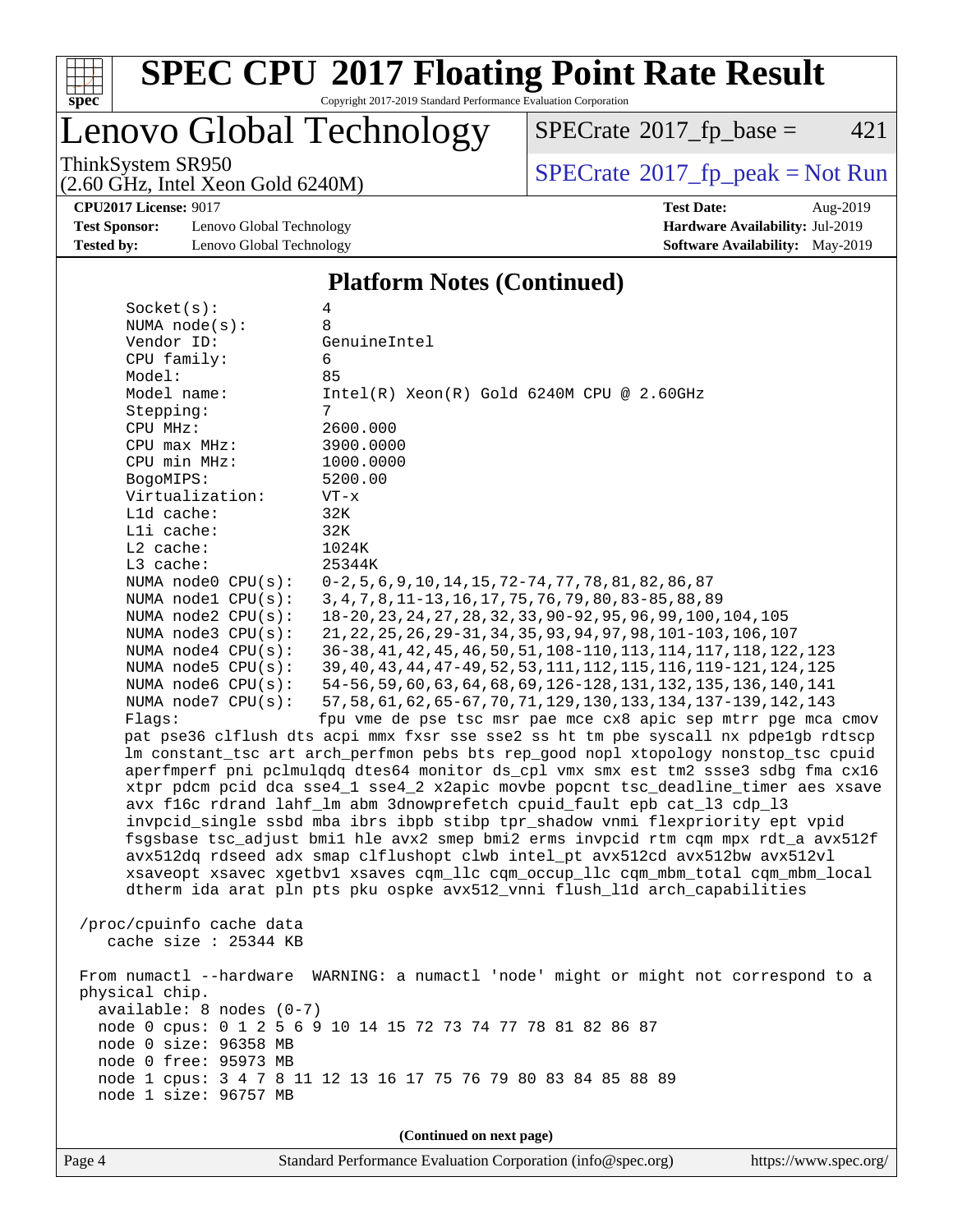

# **[SPEC CPU](http://www.spec.org/auto/cpu2017/Docs/result-fields.html#SPECCPU2017FloatingPointRateResult)[2017 Floating Point Rate Result](http://www.spec.org/auto/cpu2017/Docs/result-fields.html#SPECCPU2017FloatingPointRateResult)**

Copyright 2017-2019 Standard Performance Evaluation Corporation

# Lenovo Global Technology

 $SPECTate@2017_fp\_base = 421$ 

(2.60 GHz, Intel Xeon Gold 6240M)

ThinkSystem SR950<br>  $(2.60 \text{ GHz})$  Intel Xeon Gold 6240M)

**[Test Sponsor:](http://www.spec.org/auto/cpu2017/Docs/result-fields.html#TestSponsor)** Lenovo Global Technology **[Hardware Availability:](http://www.spec.org/auto/cpu2017/Docs/result-fields.html#HardwareAvailability)** Jul-2019 **[Tested by:](http://www.spec.org/auto/cpu2017/Docs/result-fields.html#Testedby)** Lenovo Global Technology **[Software Availability:](http://www.spec.org/auto/cpu2017/Docs/result-fields.html#SoftwareAvailability)** May-2019

**[CPU2017 License:](http://www.spec.org/auto/cpu2017/Docs/result-fields.html#CPU2017License)** 9017 **[Test Date:](http://www.spec.org/auto/cpu2017/Docs/result-fields.html#TestDate)** Aug-2019

### **[Platform Notes \(Continued\)](http://www.spec.org/auto/cpu2017/Docs/result-fields.html#PlatformNotes)**

| Page 5                             |                            |              |                                                                                                  |              |          |          |          |          |                          |  |  | Standard Performance Evaluation Corporation (info@spec.org) |  | https://www.spec.org/ |  |
|------------------------------------|----------------------------|--------------|--------------------------------------------------------------------------------------------------|--------------|----------|----------|----------|----------|--------------------------|--|--|-------------------------------------------------------------|--|-----------------------|--|
|                                    |                            |              |                                                                                                  |              |          |          |          |          | (Continued on next page) |  |  |                                                             |  |                       |  |
| uname $-a$ :                       |                            |              |                                                                                                  |              |          |          |          |          |                          |  |  |                                                             |  |                       |  |
|                                    |                            |              | CPE_NAME="cpe:/o:suse:sles:15"                                                                   |              |          |          |          |          |                          |  |  |                                                             |  |                       |  |
|                                    |                            |              | ANSI_COLOR="0;32"                                                                                |              |          |          |          |          |                          |  |  |                                                             |  |                       |  |
|                                    |                            |              | ID_LIKE="suse"                                                                                   |              |          |          |          |          |                          |  |  |                                                             |  |                       |  |
|                                    | ID="sles"                  |              |                                                                                                  |              |          |          |          |          |                          |  |  |                                                             |  |                       |  |
|                                    |                            |              | PRETTY_NAME="SUSE Linux Enterprise Server 15"                                                    |              |          |          |          |          |                          |  |  |                                                             |  |                       |  |
|                                    |                            |              | VERSION_ID="15"                                                                                  |              |          |          |          |          |                          |  |  |                                                             |  |                       |  |
|                                    | VERSION="15"               |              |                                                                                                  |              |          |          |          |          |                          |  |  |                                                             |  |                       |  |
|                                    | os-release:<br>NAME="SLES" |              |                                                                                                  |              |          |          |          |          |                          |  |  |                                                             |  |                       |  |
| From /etc/*release* /etc/*version* |                            |              |                                                                                                  |              |          |          |          |          |                          |  |  |                                                             |  |                       |  |
|                                    |                            |              | HugePages_Total:<br>Hugepagesize: 2048 kB                                                        |              |          | 0        |          |          |                          |  |  |                                                             |  |                       |  |
| From /proc/meminfo                 |                            |              | MemTotal:                                                                                        | 792196724 kB |          |          |          |          |                          |  |  |                                                             |  |                       |  |
|                                    |                            |              |                                                                                                  |              |          |          |          |          |                          |  |  |                                                             |  |                       |  |
| 7:                                 | 21                         | 21           | 21                                                                                               | 21           | 21       | 21       | 11       | 10       |                          |  |  |                                                             |  |                       |  |
| 6:                                 | 21                         |              | 21 21                                                                                            | 21           | 21       | -21      | 10       | 11       |                          |  |  |                                                             |  |                       |  |
| 5:                                 | 21                         |              | 21 21                                                                                            | 21           |          | 11 10    | 21       | 21       |                          |  |  |                                                             |  |                       |  |
| 4:                                 | 21                         |              | 21 21                                                                                            | 21           | 10       | 11       | 21       | 21       |                          |  |  |                                                             |  |                       |  |
| 3:                                 | 21                         |              | 21 11                                                                                            | 10           | 21       | 21       | 21       | 21       |                          |  |  |                                                             |  |                       |  |
| 2:                                 | 21                         |              | 21 10                                                                                            | 11           | 21       | 21       | 21       | 21       |                          |  |  |                                                             |  |                       |  |
| 0:<br>1:                           | 10 11                      |              | 21<br>11 10 21                                                                                   | 21<br>21     | 21<br>21 | 21<br>21 | 21<br>21 | 21<br>21 |                          |  |  |                                                             |  |                       |  |
| node                               | $\overline{0}$             | $\mathbf{1}$ | 2                                                                                                | 3 4 5 6 7    |          |          |          |          |                          |  |  |                                                             |  |                       |  |
| node distances:                    |                            |              |                                                                                                  |              |          |          |          |          |                          |  |  |                                                             |  |                       |  |
|                                    |                            |              | node 7 free: 96580 MB                                                                            |              |          |          |          |          |                          |  |  |                                                             |  |                       |  |
|                                    |                            |              | node 7 size: 96754 MB                                                                            |              |          |          |          |          |                          |  |  |                                                             |  |                       |  |
|                                    |                            |              | node 7 cpus: 57 58 61 62 65 66 67 70 71 129 130 133 134 137 138 139 142 143                      |              |          |          |          |          |                          |  |  |                                                             |  |                       |  |
|                                    |                            |              | node 6 free: 96585 MB                                                                            |              |          |          |          |          |                          |  |  |                                                             |  |                       |  |
|                                    |                            |              | node 6 size: 96757 MB                                                                            |              |          |          |          |          |                          |  |  |                                                             |  |                       |  |
|                                    |                            |              | node 6 cpus: 54 55 56 59 60 63 64 68 69 126 127 128 131 132 135 136 140 141                      |              |          |          |          |          |                          |  |  |                                                             |  |                       |  |
|                                    |                            |              | node 5 free: 96551 MB                                                                            |              |          |          |          |          |                          |  |  |                                                             |  |                       |  |
|                                    |                            |              | node 5 size: 96728 MB                                                                            |              |          |          |          |          |                          |  |  |                                                             |  |                       |  |
|                                    |                            |              | node 5 cpus: 39 40 43 44 47 48 49 52 53 111 112 115 116 119 120 121 124 125                      |              |          |          |          |          |                          |  |  |                                                             |  |                       |  |
|                                    |                            |              | node 4 free: 96564 MB                                                                            |              |          |          |          |          |                          |  |  |                                                             |  |                       |  |
|                                    |                            |              | node 4 size: 96757 MB                                                                            |              |          |          |          |          |                          |  |  |                                                             |  |                       |  |
|                                    |                            |              | node 4 cpus: 36 37 38 41 42 45 46 50 51 108 109 110 113 114 117 118 122 123                      |              |          |          |          |          |                          |  |  |                                                             |  |                       |  |
|                                    |                            |              | node 3 free: 96590 MB                                                                            |              |          |          |          |          |                          |  |  |                                                             |  |                       |  |
|                                    |                            |              | node 3 size: 96757 MB                                                                            |              |          |          |          |          |                          |  |  |                                                             |  |                       |  |
|                                    |                            |              | node 2 free: 96578 MB<br>node 3 cpus: 21 22 25 26 29 30 31 34 35 93 94 97 98 101 102 103 106 107 |              |          |          |          |          |                          |  |  |                                                             |  |                       |  |
|                                    |                            |              | node 2 size: 96757 MB                                                                            |              |          |          |          |          |                          |  |  |                                                             |  |                       |  |
|                                    |                            |              | node 2 cpus: 18 19 20 23 24 27 28 32 33 90 91 92 95 96 99 100 104 105                            |              |          |          |          |          |                          |  |  |                                                             |  |                       |  |
|                                    |                            |              | node 1 free: 93273 MB                                                                            |              |          |          |          |          |                          |  |  |                                                             |  |                       |  |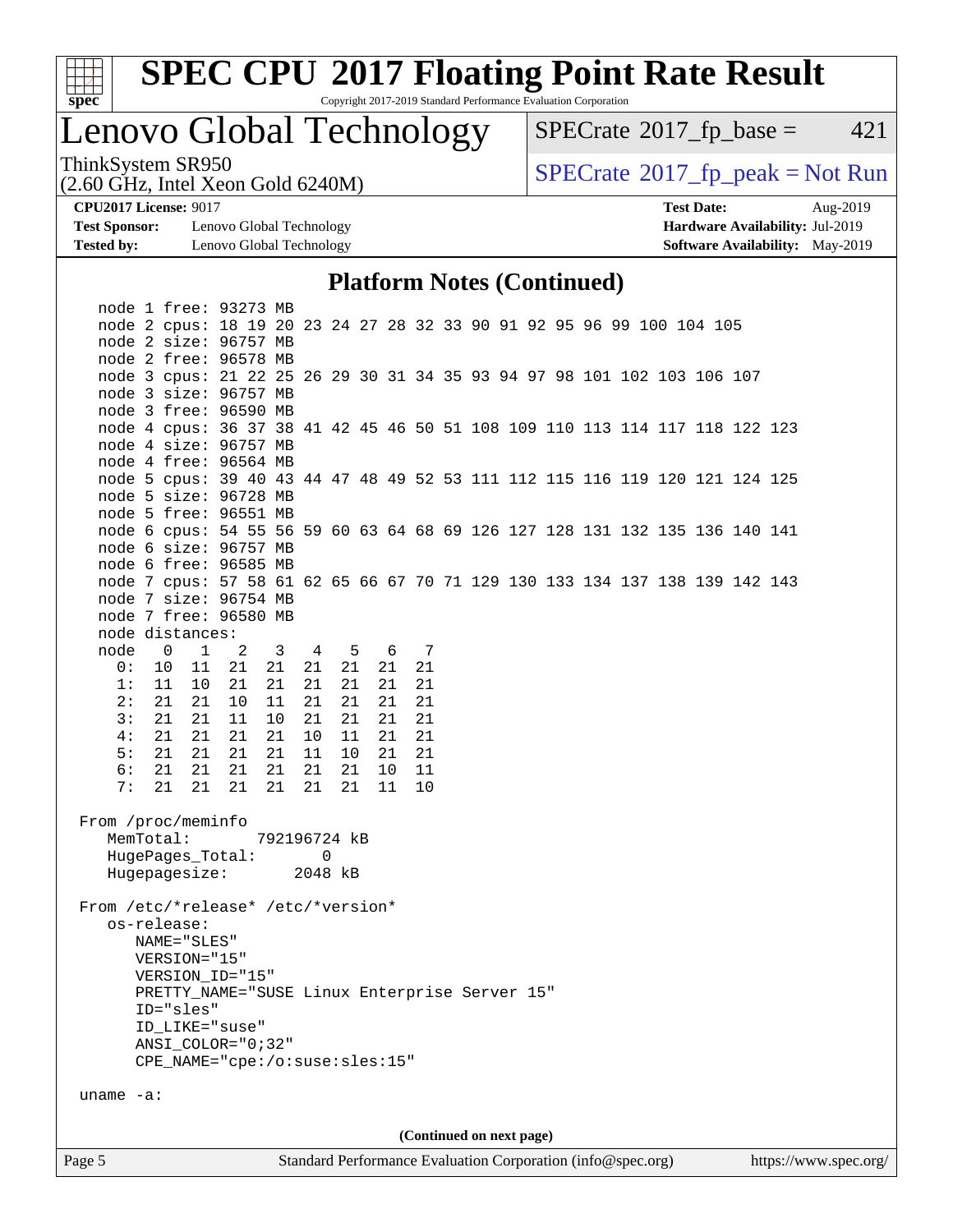| spec <sup>®</sup>                                                                                                                                                                                                                                                                                                                                                                                                                      | <b>SPEC CPU®2017 Floating Point Rate Result</b><br>Copyright 2017-2019 Standard Performance Evaluation Corporation                                                                                                                                                                                                                                                                                                                                                                                        |                                                                                                            |  |  |  |  |  |
|----------------------------------------------------------------------------------------------------------------------------------------------------------------------------------------------------------------------------------------------------------------------------------------------------------------------------------------------------------------------------------------------------------------------------------------|-----------------------------------------------------------------------------------------------------------------------------------------------------------------------------------------------------------------------------------------------------------------------------------------------------------------------------------------------------------------------------------------------------------------------------------------------------------------------------------------------------------|------------------------------------------------------------------------------------------------------------|--|--|--|--|--|
|                                                                                                                                                                                                                                                                                                                                                                                                                                        | Lenovo Global Technology                                                                                                                                                                                                                                                                                                                                                                                                                                                                                  | 421<br>$SPECrate^{\circ}2017$ fp base =                                                                    |  |  |  |  |  |
| ThinkSystem SR950                                                                                                                                                                                                                                                                                                                                                                                                                      | (2.60 GHz, Intel Xeon Gold 6240M)                                                                                                                                                                                                                                                                                                                                                                                                                                                                         | $SPECrate^{\circ}2017$ [p_peak = Not Run                                                                   |  |  |  |  |  |
| <b>CPU2017 License: 9017</b><br><b>Test Sponsor:</b><br><b>Tested by:</b>                                                                                                                                                                                                                                                                                                                                                              | Lenovo Global Technology<br>Lenovo Global Technology                                                                                                                                                                                                                                                                                                                                                                                                                                                      | <b>Test Date:</b><br>Aug-2019<br>Hardware Availability: Jul-2019<br><b>Software Availability:</b> May-2019 |  |  |  |  |  |
|                                                                                                                                                                                                                                                                                                                                                                                                                                        | <b>Platform Notes (Continued)</b>                                                                                                                                                                                                                                                                                                                                                                                                                                                                         |                                                                                                            |  |  |  |  |  |
| Linux linux-ulb8 4.12.14-25.13-default #1 SMP Tue Aug 14 15:07:35 UTC 2018 (947aa51)<br>x86_64 x86_64 x86_64 GNU/Linux<br>Kernel self-reported vulnerability status:<br>CVE-2017-5754 (Meltdown):<br>Not affected<br>CVE-2017-5753 (Spectre variant 1): Mitigation: __user pointer sanitization<br>CVE-2017-5715 (Spectre variant 2): Mitigation: Indirect Branch Restricted Speculation,<br>IBPB, IBRS FW<br>run-level 3 Aug 23 15:46 |                                                                                                                                                                                                                                                                                                                                                                                                                                                                                                           |                                                                                                            |  |  |  |  |  |
| Filesystem<br>$/\text{dev/sda2}$<br>Memory:                                                                                                                                                                                                                                                                                                                                                                                            | SPEC is set to: /home/cpu2017-1.0.5-ic19.0u4<br>Size Used Avail Use% Mounted on<br>Type<br>744G<br>59G 686G<br>$8\%$ /<br>xfs<br>this section. The 'dmidecode' program reads system data which is "intended to allow<br>hardware to be accurately determined", but the intent may not be met, as there are<br>frequent changes to hardware, firmware, and the "DMTF SMBIOS" standard.<br>BIOS Lenovo -[PSE121R-1.53]- 07/03/2019<br>48x NO DIMM NO DIMM<br>48x Samsung M393A2K43CB2-CVF 16 GB 2 rank 2933 | Additional information from dmidecode follows. WARNING: Use caution when you interpret                     |  |  |  |  |  |
| (End of data from sysinfo program)                                                                                                                                                                                                                                                                                                                                                                                                     |                                                                                                                                                                                                                                                                                                                                                                                                                                                                                                           |                                                                                                            |  |  |  |  |  |

### **[Compiler Version Notes](http://www.spec.org/auto/cpu2017/Docs/result-fields.html#CompilerVersionNotes)**

| C      | 519.1bm_r(base) 538.imagick_r(base) 544.nab_r(base)                                                                                                                                  |                       |
|--------|--------------------------------------------------------------------------------------------------------------------------------------------------------------------------------------|-----------------------|
|        | Intel(R) C Intel(R) 64 Compiler for applications running on Intel(R) 64,<br>Version 19.0.4.227 Build 20190416<br>Copyright (C) 1985-2019 Intel Corporation. All rights reserved.     |                       |
| $C++$  | 508.namd_r(base) 510.parest_r(base)                                                                                                                                                  |                       |
|        | Intel(R) $C++$ Intel(R) 64 Compiler for applications running on Intel(R) 64,<br>Version 19.0.4.227 Build 20190416<br>Copyright (C) 1985-2019 Intel Corporation. All rights reserved. |                       |
|        |                                                                                                                                                                                      |                       |
|        | (Continued on next page)                                                                                                                                                             |                       |
| Page 6 | Standard Performance Evaluation Corporation (info@spec.org)                                                                                                                          | https://www.spec.org/ |
|        |                                                                                                                                                                                      |                       |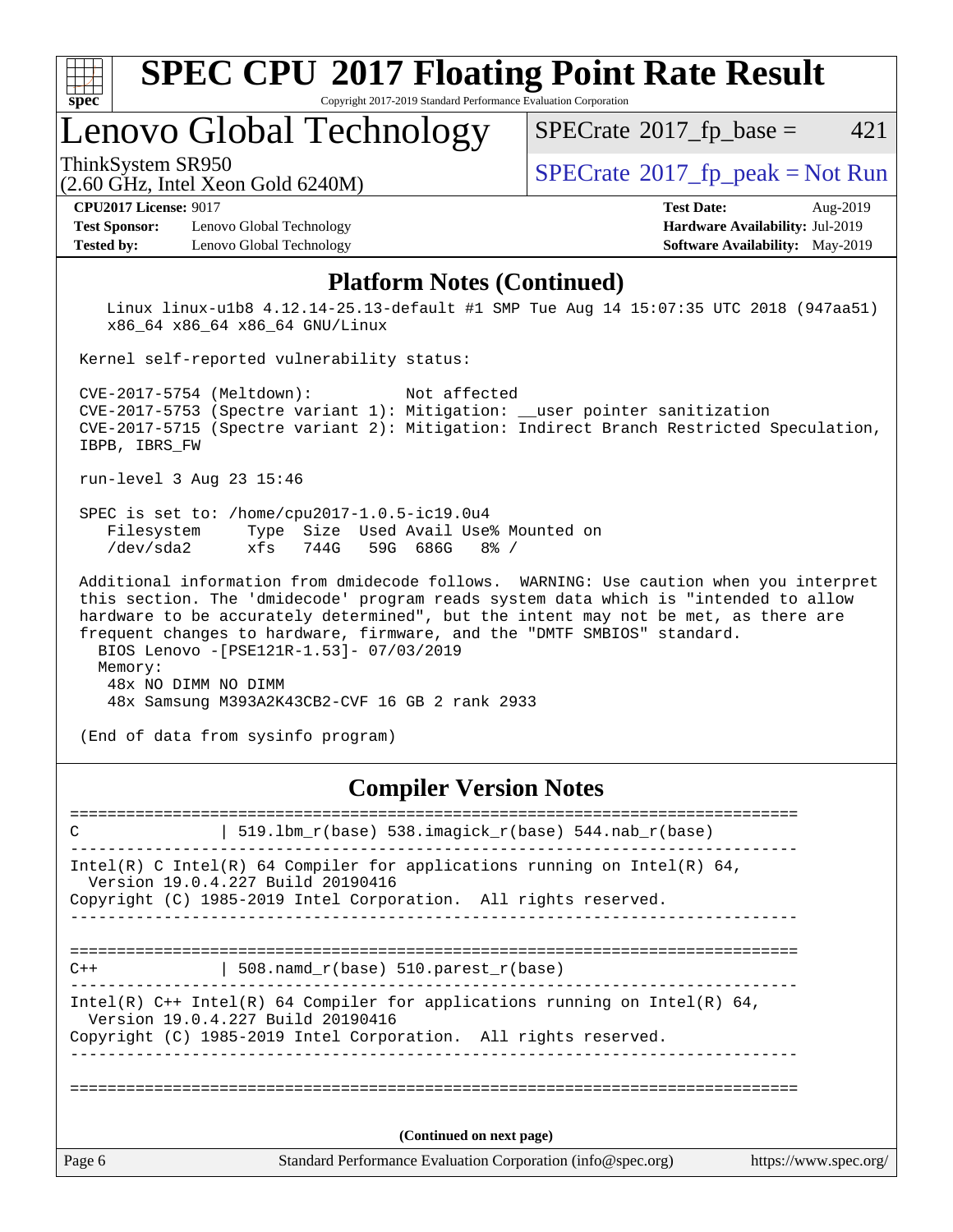

# Lenovo Global Technology

 $SPECTate@2017_fp\_base = 421$ 

(2.60 GHz, Intel Xeon Gold 6240M)

ThinkSystem SR950<br>  $SPECTI<sub>2</sub>$  [SPECrate](http://www.spec.org/auto/cpu2017/Docs/result-fields.html#SPECrate2017fppeak)®[2017\\_fp\\_peak = N](http://www.spec.org/auto/cpu2017/Docs/result-fields.html#SPECrate2017fppeak)ot Run

**[CPU2017 License:](http://www.spec.org/auto/cpu2017/Docs/result-fields.html#CPU2017License)** 9017

**[Test Sponsor:](http://www.spec.org/auto/cpu2017/Docs/result-fields.html#TestSponsor)** Lenovo Global Technology **[Tested by:](http://www.spec.org/auto/cpu2017/Docs/result-fields.html#Testedby)** Lenovo Global Technology

| <b>Test Date:</b>                      | Aug-2019 |
|----------------------------------------|----------|
| Hardware Availability: Jul-2019        |          |
| <b>Software Availability:</b> May-2019 |          |

#### **[Compiler Version Notes \(Continued\)](http://www.spec.org/auto/cpu2017/Docs/result-fields.html#CompilerVersionNotes)**

 $C++$ , C | 511.povray\_r(base) 526.blender r(base) ------------------------------------------------------------------------------ Intel(R)  $C++$  Intel(R) 64 Compiler for applications running on Intel(R) 64, Version 19.0.4.227 Build 20190416 Copyright (C) 1985-2019 Intel Corporation. All rights reserved. Intel(R) C Intel(R) 64 Compiler for applications running on Intel(R) 64, Version 19.0.4.227 Build 20190416 Copyright (C) 1985-2019 Intel Corporation. All rights reserved. ------------------------------------------------------------------------------ ============================================================================== C++, C, Fortran | 507.cactuBSSN\_r(base) ------------------------------------------------------------------------------ Intel(R) C++ Intel(R) 64 Compiler for applications running on Intel(R) 64, Version 19.0.4.227 Build 20190416 Copyright (C) 1985-2019 Intel Corporation. All rights reserved. Intel(R) C Intel(R) 64 Compiler for applications running on Intel(R) 64, Version 19.0.4.227 Build 20190416 Copyright (C) 1985-2019 Intel Corporation. All rights reserved. Intel(R) Fortran Intel(R) 64 Compiler for applications running on Intel(R) 64, Version 19.0.4.227 Build 20190416 Copyright (C) 1985-2019 Intel Corporation. All rights reserved. ------------------------------------------------------------------------------ ============================================================================== Fortran | 503.bwaves\_r(base) 549.fotonik3d\_r(base) 554.roms\_r(base) ------------------------------------------------------------------------------ Intel(R) Fortran Intel(R) 64 Compiler for applications running on Intel(R) 64, Version 19.0.4.227 Build 20190416 Copyright (C) 1985-2019 Intel Corporation. All rights reserved. ------------------------------------------------------------------------------ ============================================================================== Fortran, C  $| 521.wrf_r(base) 527.cam4_r(base)$ ------------------------------------------------------------------------------ Intel(R) Fortran Intel(R) 64 Compiler for applications running on Intel(R) 64, Version 19.0.4.227 Build 20190416 Copyright (C) 1985-2019 Intel Corporation. All rights reserved. Intel(R) C Intel(R) 64 Compiler for applications running on Intel(R) 64, Version 19.0.4.227 Build 20190416 Copyright (C) 1985-2019 Intel Corporation. All rights reserved. ------------------------------------------------------------------------------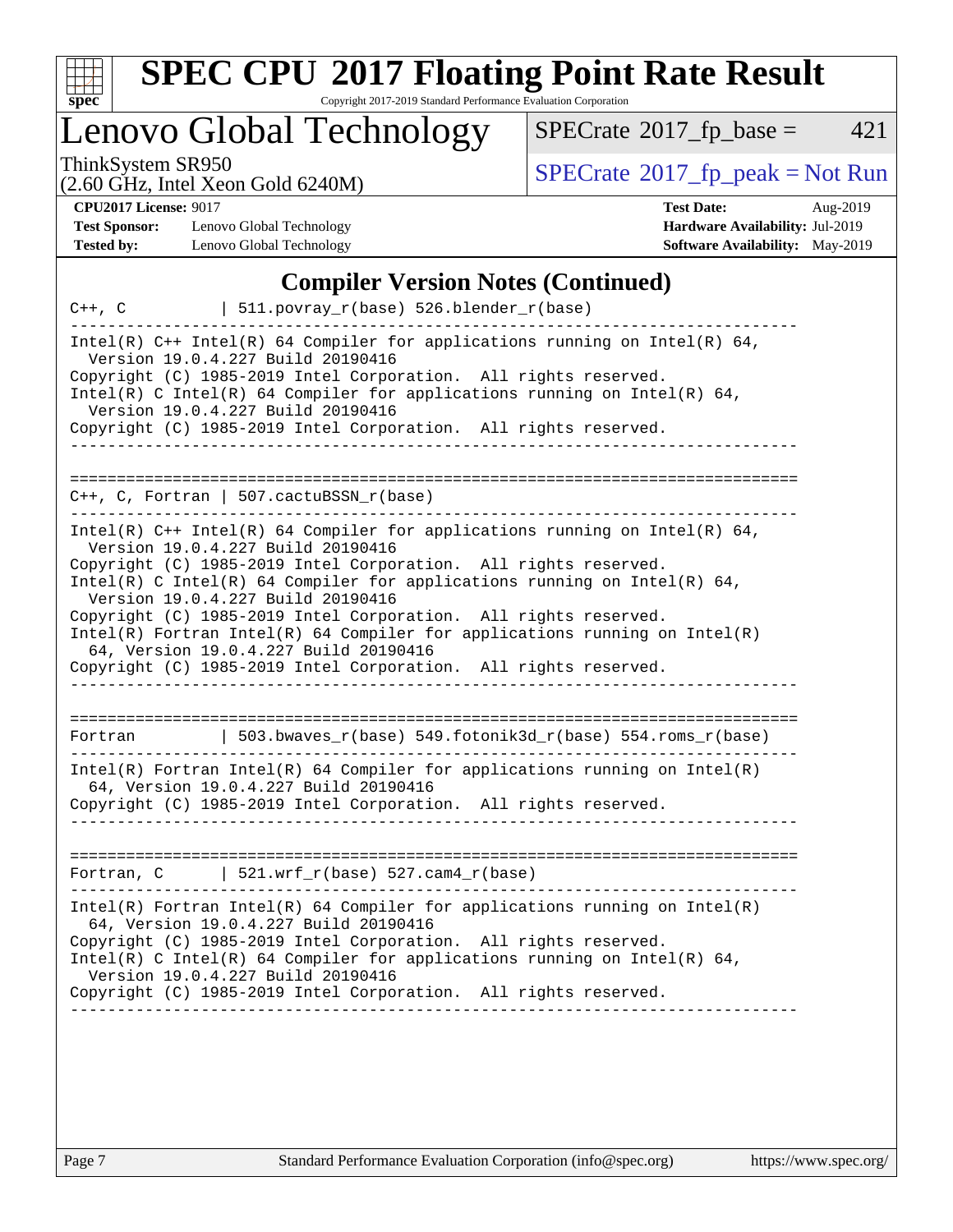

### Lenovo Global Technology

 $SPECTate$ <sup>®</sup>[2017\\_fp\\_base =](http://www.spec.org/auto/cpu2017/Docs/result-fields.html#SPECrate2017fpbase) 421

(2.60 GHz, Intel Xeon Gold 6240M)

ThinkSystem SR950<br>  $\begin{array}{c}\n\text{SPECrate} \textcirc 2017\_fp\_peak = Not Run \\
\text{SPECrate} \textcirc 2017\_fp\_peak = Not Run\n\end{array}$  $\begin{array}{c}\n\text{SPECrate} \textcirc 2017\_fp\_peak = Not Run \\
\text{SPECrate} \textcirc 2017\_fp\_peak = Not Run\n\end{array}$  $\begin{array}{c}\n\text{SPECrate} \textcirc 2017\_fp\_peak = Not Run \\
\text{SPECrate} \textcirc 2017\_fp\_peak = Not Run\n\end{array}$ 

**[Test Sponsor:](http://www.spec.org/auto/cpu2017/Docs/result-fields.html#TestSponsor)** Lenovo Global Technology **[Hardware Availability:](http://www.spec.org/auto/cpu2017/Docs/result-fields.html#HardwareAvailability)** Jul-2019 **[Tested by:](http://www.spec.org/auto/cpu2017/Docs/result-fields.html#Testedby)** Lenovo Global Technology **[Software Availability:](http://www.spec.org/auto/cpu2017/Docs/result-fields.html#SoftwareAvailability)** May-2019

**[CPU2017 License:](http://www.spec.org/auto/cpu2017/Docs/result-fields.html#CPU2017License)** 9017 **[Test Date:](http://www.spec.org/auto/cpu2017/Docs/result-fields.html#TestDate)** Aug-2019

### **[Base Compiler Invocation](http://www.spec.org/auto/cpu2017/Docs/result-fields.html#BaseCompilerInvocation)**

[C benchmarks:](http://www.spec.org/auto/cpu2017/Docs/result-fields.html#Cbenchmarks) [icc -m64 -std=c11](http://www.spec.org/cpu2017/results/res2019q3/cpu2017-20190902-17553.flags.html#user_CCbase_intel_icc_64bit_c11_33ee0cdaae7deeeab2a9725423ba97205ce30f63b9926c2519791662299b76a0318f32ddfffdc46587804de3178b4f9328c46fa7c2b0cd779d7a61945c91cd35)

[C++ benchmarks:](http://www.spec.org/auto/cpu2017/Docs/result-fields.html#CXXbenchmarks) [icpc -m64](http://www.spec.org/cpu2017/results/res2019q3/cpu2017-20190902-17553.flags.html#user_CXXbase_intel_icpc_64bit_4ecb2543ae3f1412ef961e0650ca070fec7b7afdcd6ed48761b84423119d1bf6bdf5cad15b44d48e7256388bc77273b966e5eb805aefd121eb22e9299b2ec9d9)

[Fortran benchmarks](http://www.spec.org/auto/cpu2017/Docs/result-fields.html#Fortranbenchmarks): [ifort -m64](http://www.spec.org/cpu2017/results/res2019q3/cpu2017-20190902-17553.flags.html#user_FCbase_intel_ifort_64bit_24f2bb282fbaeffd6157abe4f878425411749daecae9a33200eee2bee2fe76f3b89351d69a8130dd5949958ce389cf37ff59a95e7a40d588e8d3a57e0c3fd751)

[Benchmarks using both Fortran and C:](http://www.spec.org/auto/cpu2017/Docs/result-fields.html#BenchmarksusingbothFortranandC) [ifort -m64](http://www.spec.org/cpu2017/results/res2019q3/cpu2017-20190902-17553.flags.html#user_CC_FCbase_intel_ifort_64bit_24f2bb282fbaeffd6157abe4f878425411749daecae9a33200eee2bee2fe76f3b89351d69a8130dd5949958ce389cf37ff59a95e7a40d588e8d3a57e0c3fd751) [icc -m64 -std=c11](http://www.spec.org/cpu2017/results/res2019q3/cpu2017-20190902-17553.flags.html#user_CC_FCbase_intel_icc_64bit_c11_33ee0cdaae7deeeab2a9725423ba97205ce30f63b9926c2519791662299b76a0318f32ddfffdc46587804de3178b4f9328c46fa7c2b0cd779d7a61945c91cd35)

[Benchmarks using both C and C++](http://www.spec.org/auto/cpu2017/Docs/result-fields.html#BenchmarksusingbothCandCXX): [icpc -m64](http://www.spec.org/cpu2017/results/res2019q3/cpu2017-20190902-17553.flags.html#user_CC_CXXbase_intel_icpc_64bit_4ecb2543ae3f1412ef961e0650ca070fec7b7afdcd6ed48761b84423119d1bf6bdf5cad15b44d48e7256388bc77273b966e5eb805aefd121eb22e9299b2ec9d9) [icc -m64 -std=c11](http://www.spec.org/cpu2017/results/res2019q3/cpu2017-20190902-17553.flags.html#user_CC_CXXbase_intel_icc_64bit_c11_33ee0cdaae7deeeab2a9725423ba97205ce30f63b9926c2519791662299b76a0318f32ddfffdc46587804de3178b4f9328c46fa7c2b0cd779d7a61945c91cd35)

[Benchmarks using Fortran, C, and C++:](http://www.spec.org/auto/cpu2017/Docs/result-fields.html#BenchmarksusingFortranCandCXX) [icpc -m64](http://www.spec.org/cpu2017/results/res2019q3/cpu2017-20190902-17553.flags.html#user_CC_CXX_FCbase_intel_icpc_64bit_4ecb2543ae3f1412ef961e0650ca070fec7b7afdcd6ed48761b84423119d1bf6bdf5cad15b44d48e7256388bc77273b966e5eb805aefd121eb22e9299b2ec9d9) [icc -m64 -std=c11](http://www.spec.org/cpu2017/results/res2019q3/cpu2017-20190902-17553.flags.html#user_CC_CXX_FCbase_intel_icc_64bit_c11_33ee0cdaae7deeeab2a9725423ba97205ce30f63b9926c2519791662299b76a0318f32ddfffdc46587804de3178b4f9328c46fa7c2b0cd779d7a61945c91cd35) [ifort -m64](http://www.spec.org/cpu2017/results/res2019q3/cpu2017-20190902-17553.flags.html#user_CC_CXX_FCbase_intel_ifort_64bit_24f2bb282fbaeffd6157abe4f878425411749daecae9a33200eee2bee2fe76f3b89351d69a8130dd5949958ce389cf37ff59a95e7a40d588e8d3a57e0c3fd751)

### **[Base Portability Flags](http://www.spec.org/auto/cpu2017/Docs/result-fields.html#BasePortabilityFlags)**

 503.bwaves\_r: [-DSPEC\\_LP64](http://www.spec.org/cpu2017/results/res2019q3/cpu2017-20190902-17553.flags.html#suite_basePORTABILITY503_bwaves_r_DSPEC_LP64) 507.cactuBSSN\_r: [-DSPEC\\_LP64](http://www.spec.org/cpu2017/results/res2019q3/cpu2017-20190902-17553.flags.html#suite_basePORTABILITY507_cactuBSSN_r_DSPEC_LP64) 508.namd\_r: [-DSPEC\\_LP64](http://www.spec.org/cpu2017/results/res2019q3/cpu2017-20190902-17553.flags.html#suite_basePORTABILITY508_namd_r_DSPEC_LP64) 510.parest\_r: [-DSPEC\\_LP64](http://www.spec.org/cpu2017/results/res2019q3/cpu2017-20190902-17553.flags.html#suite_basePORTABILITY510_parest_r_DSPEC_LP64) 511.povray\_r: [-DSPEC\\_LP64](http://www.spec.org/cpu2017/results/res2019q3/cpu2017-20190902-17553.flags.html#suite_basePORTABILITY511_povray_r_DSPEC_LP64) 519.lbm\_r: [-DSPEC\\_LP64](http://www.spec.org/cpu2017/results/res2019q3/cpu2017-20190902-17553.flags.html#suite_basePORTABILITY519_lbm_r_DSPEC_LP64) 521.wrf\_r: [-DSPEC\\_LP64](http://www.spec.org/cpu2017/results/res2019q3/cpu2017-20190902-17553.flags.html#suite_basePORTABILITY521_wrf_r_DSPEC_LP64) [-DSPEC\\_CASE\\_FLAG](http://www.spec.org/cpu2017/results/res2019q3/cpu2017-20190902-17553.flags.html#b521.wrf_r_baseCPORTABILITY_DSPEC_CASE_FLAG) [-convert big\\_endian](http://www.spec.org/cpu2017/results/res2019q3/cpu2017-20190902-17553.flags.html#user_baseFPORTABILITY521_wrf_r_convert_big_endian_c3194028bc08c63ac5d04de18c48ce6d347e4e562e8892b8bdbdc0214820426deb8554edfa529a3fb25a586e65a3d812c835984020483e7e73212c4d31a38223) 526.blender\_r: [-DSPEC\\_LP64](http://www.spec.org/cpu2017/results/res2019q3/cpu2017-20190902-17553.flags.html#suite_basePORTABILITY526_blender_r_DSPEC_LP64) [-DSPEC\\_LINUX](http://www.spec.org/cpu2017/results/res2019q3/cpu2017-20190902-17553.flags.html#b526.blender_r_baseCPORTABILITY_DSPEC_LINUX) [-funsigned-char](http://www.spec.org/cpu2017/results/res2019q3/cpu2017-20190902-17553.flags.html#user_baseCPORTABILITY526_blender_r_force_uchar_40c60f00ab013830e2dd6774aeded3ff59883ba5a1fc5fc14077f794d777847726e2a5858cbc7672e36e1b067e7e5c1d9a74f7176df07886a243d7cc18edfe67) 527.cam4\_r: [-DSPEC\\_LP64](http://www.spec.org/cpu2017/results/res2019q3/cpu2017-20190902-17553.flags.html#suite_basePORTABILITY527_cam4_r_DSPEC_LP64) [-DSPEC\\_CASE\\_FLAG](http://www.spec.org/cpu2017/results/res2019q3/cpu2017-20190902-17553.flags.html#b527.cam4_r_baseCPORTABILITY_DSPEC_CASE_FLAG) 538.imagick\_r: [-DSPEC\\_LP64](http://www.spec.org/cpu2017/results/res2019q3/cpu2017-20190902-17553.flags.html#suite_basePORTABILITY538_imagick_r_DSPEC_LP64) 544.nab\_r: [-DSPEC\\_LP64](http://www.spec.org/cpu2017/results/res2019q3/cpu2017-20190902-17553.flags.html#suite_basePORTABILITY544_nab_r_DSPEC_LP64) 549.fotonik3d\_r: [-DSPEC\\_LP64](http://www.spec.org/cpu2017/results/res2019q3/cpu2017-20190902-17553.flags.html#suite_basePORTABILITY549_fotonik3d_r_DSPEC_LP64) 554.roms\_r: [-DSPEC\\_LP64](http://www.spec.org/cpu2017/results/res2019q3/cpu2017-20190902-17553.flags.html#suite_basePORTABILITY554_roms_r_DSPEC_LP64)

### **[Base Optimization Flags](http://www.spec.org/auto/cpu2017/Docs/result-fields.html#BaseOptimizationFlags)**

[C benchmarks](http://www.spec.org/auto/cpu2017/Docs/result-fields.html#Cbenchmarks):

[-xCORE-AVX2](http://www.spec.org/cpu2017/results/res2019q3/cpu2017-20190902-17553.flags.html#user_CCbase_f-xCORE-AVX2) [-ipo](http://www.spec.org/cpu2017/results/res2019q3/cpu2017-20190902-17553.flags.html#user_CCbase_f-ipo) [-O3](http://www.spec.org/cpu2017/results/res2019q3/cpu2017-20190902-17553.flags.html#user_CCbase_f-O3) [-no-prec-div](http://www.spec.org/cpu2017/results/res2019q3/cpu2017-20190902-17553.flags.html#user_CCbase_f-no-prec-div) [-qopt-prefetch](http://www.spec.org/cpu2017/results/res2019q3/cpu2017-20190902-17553.flags.html#user_CCbase_f-qopt-prefetch) [-ffinite-math-only](http://www.spec.org/cpu2017/results/res2019q3/cpu2017-20190902-17553.flags.html#user_CCbase_f_finite_math_only_cb91587bd2077682c4b38af759c288ed7c732db004271a9512da14a4f8007909a5f1427ecbf1a0fb78ff2a814402c6114ac565ca162485bbcae155b5e4258871) [-qopt-mem-layout-trans=4](http://www.spec.org/cpu2017/results/res2019q3/cpu2017-20190902-17553.flags.html#user_CCbase_f-qopt-mem-layout-trans_fa39e755916c150a61361b7846f310bcdf6f04e385ef281cadf3647acec3f0ae266d1a1d22d972a7087a248fd4e6ca390a3634700869573d231a252c784941a8)

[C++ benchmarks:](http://www.spec.org/auto/cpu2017/Docs/result-fields.html#CXXbenchmarks) [-xCORE-AVX2](http://www.spec.org/cpu2017/results/res2019q3/cpu2017-20190902-17553.flags.html#user_CXXbase_f-xCORE-AVX2) [-ipo](http://www.spec.org/cpu2017/results/res2019q3/cpu2017-20190902-17553.flags.html#user_CXXbase_f-ipo) [-O3](http://www.spec.org/cpu2017/results/res2019q3/cpu2017-20190902-17553.flags.html#user_CXXbase_f-O3) [-no-prec-div](http://www.spec.org/cpu2017/results/res2019q3/cpu2017-20190902-17553.flags.html#user_CXXbase_f-no-prec-div) [-qopt-prefetch](http://www.spec.org/cpu2017/results/res2019q3/cpu2017-20190902-17553.flags.html#user_CXXbase_f-qopt-prefetch) [-ffinite-math-only](http://www.spec.org/cpu2017/results/res2019q3/cpu2017-20190902-17553.flags.html#user_CXXbase_f_finite_math_only_cb91587bd2077682c4b38af759c288ed7c732db004271a9512da14a4f8007909a5f1427ecbf1a0fb78ff2a814402c6114ac565ca162485bbcae155b5e4258871)

**(Continued on next page)**

Page 8 Standard Performance Evaluation Corporation [\(info@spec.org\)](mailto:info@spec.org) <https://www.spec.org/>